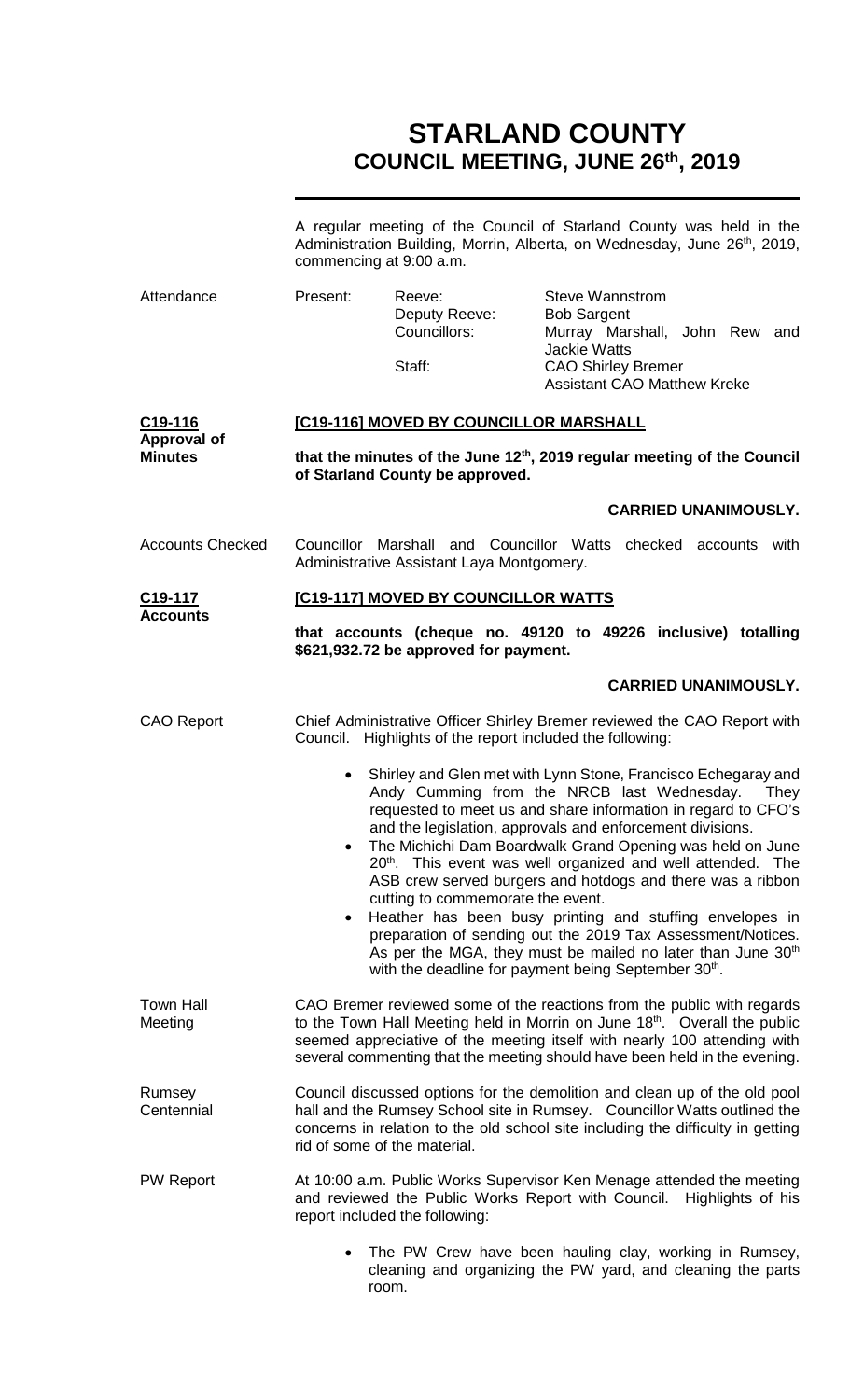**COUNCIL MEETING, JUNE 26th, 2019 Page 2** • The Road Construction Crew have finished 1 mile of the Sharpe Road and will continue to move at a good pace if the weather cooperates. The Shop crew have been busy with repairs and service work to all department equipment. • Gradermen have been blading roads despite several rain days. Ken has been working on meetings, a new road use agreement with the County of Stettler, organizing the Rumsey work and working on the new building site design. Departure **At 11:10 a.m. Ken departed from the meeting.** MS Report **At 11.15 a.m. Municipal Services Manager Riep attended the meeting and** reviewed the MS report with Council. Highlights include the following: The recent storms through the area have caused a number of electrical and control problems in the water stations with the services. Glen is still working with engineers to resolve the power and solar issue at the CLV Truck fill station. Wise Abatement has completed the asbestos abatement as required for demolition purposes at the Drumheller property. At this point we can wait until such time as public works has more free time to demo the building. Glen continues to work with Gareth on compliance issues within the Hamlet of Rumsey and Primrose property. We are seeing some results as we continue to work with the landowners on getting things cleaned up. The Rumsey Cemetery Gates have been installed. The crew has been busy clearing up some overgrown areas of trees and vegetation, as well we plan to plant a few trees to replace ones that have died out and install a bench pad in the cemetery. Departure **At 12:00 p.m. Glen departed from the meeting. Springwater** School CAO Bremer notified Council that following some consultations the fix required for the Springwater School roof may be less than originally thought. Inquiries will be made for persons willing to perform the work. IDPs and ICFs Council reviewed a draft copy of the proposed Intermunicipal Development Plan area between Starland and Drumheller. The plan area needs to be approved before the end of June. Additionally, Council was briefed on the split of consultant fees for the Intermunicipal Collaboration Frameworks between Starland County and the three villages. Michichi Solar **Facility** The proposed Michichi Solar Generation Facility is requesting that Starland County send a letter of support with regard to the project which is scheduled for an AUC hearing this fall. **C19-118 Letter of Support [C19-118] MOVED BY COUNCILLOR REW that Starland County send a letter of support to the Alberta Utilities Commission for the Michichi Solar Generating Facility located in Starland County. CARRIED UNANIMOUSLY.** Inland **Communications** A request was made from Inland Communications to lower their annual rent on the tower in Starland County shop yard from \$1,800/year to \$600/year as they no longer require spectrum and room to operate on the tower following the bankruptcy of Trident Exploration.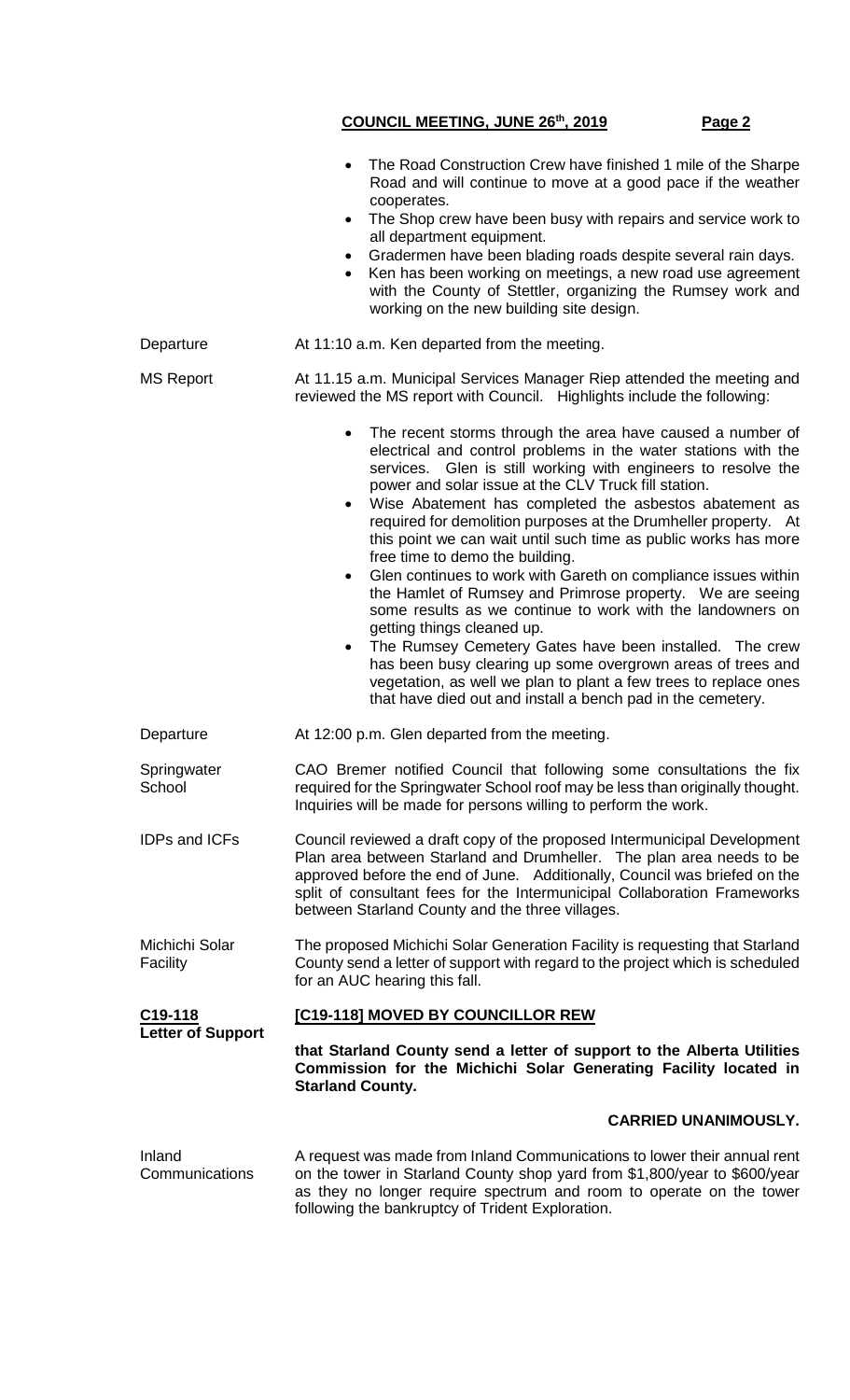| C <sub>19</sub> -119<br><b>Inland</b>               | [C19-119] MOVED BY COUNCILLOR MARSHALL                                                                                                                                                                                                                                                                                                                                    |                                                                                                                                                                                                                                                                      |                                                                                                                                |                                                                                                         |  |  |
|-----------------------------------------------------|---------------------------------------------------------------------------------------------------------------------------------------------------------------------------------------------------------------------------------------------------------------------------------------------------------------------------------------------------------------------------|----------------------------------------------------------------------------------------------------------------------------------------------------------------------------------------------------------------------------------------------------------------------|--------------------------------------------------------------------------------------------------------------------------------|---------------------------------------------------------------------------------------------------------|--|--|
| <b>Communications</b><br><b>Contract</b>            | that Starland County amend the 2017 contract with Inland<br>Communications for rental space on the communications tower<br>located in the Starland Shop Site by reducing the rent from \$1,800/year<br>to \$600/year with Inland Communications vacating the 5720, 5840 and<br>5300 MHz spectrum.                                                                         |                                                                                                                                                                                                                                                                      |                                                                                                                                |                                                                                                         |  |  |
|                                                     |                                                                                                                                                                                                                                                                                                                                                                           |                                                                                                                                                                                                                                                                      | <b>CARRIED UNANIMOUSLY.</b>                                                                                                    |                                                                                                         |  |  |
| <b>RMA Shallow</b><br><b>Gas Taxation</b>           | Rural Municipalities of Alberta has sent a communication to the Government<br>of Alberta identifying the concerns of the municipalities primarily affected by<br>the proposed changes to the assessment of dry gas facilities. Special<br>emphasis was made that tax notices for 2019 had already been sent and<br>that compensation would have to be made for this year. |                                                                                                                                                                                                                                                                      |                                                                                                                                |                                                                                                         |  |  |
| <b>Starland SIR</b>                                 | Chief Administrative Officer Bremer reviewed with Council a copy of the<br>2018 Statistical Information Return which must be submitted to Municipal<br>Affairs each year. The return covers topics including financials and other<br>general statistics about the County.                                                                                                 |                                                                                                                                                                                                                                                                      |                                                                                                                                |                                                                                                         |  |  |
| Canadian<br><b>Badlands</b>                         | The Canadian Badlands Association will be hosting Roger Brooks to speak<br>about becoming a destination of choice for investment and business growth<br>to the Badlands Community Facility on Friday June 28, 2019 at 8:30 a.m.<br>All Councillors are encouraged to attend.                                                                                              |                                                                                                                                                                                                                                                                      |                                                                                                                                |                                                                                                         |  |  |
| C19-120                                             |                                                                                                                                                                                                                                                                                                                                                                           | [C19-120] MOVED BY COUNCILLOR WATTS                                                                                                                                                                                                                                  |                                                                                                                                |                                                                                                         |  |  |
| Motion to go<br><b>In-Camera</b>                    | that under the exemption granted by Section 17, Division 2, Part 1 of<br>the Freedom of Information and Protection of Personal Privacy Act<br>Reeve Wannstrom, Deputy Reeve Sargent and Councillors Watts, Rew<br>and Marshall and Staff Bremer and Kreke proceed with the meeting In-<br>Camera at 2:10 p.m.                                                             |                                                                                                                                                                                                                                                                      |                                                                                                                                |                                                                                                         |  |  |
|                                                     |                                                                                                                                                                                                                                                                                                                                                                           |                                                                                                                                                                                                                                                                      | <b>CARRIED UNANIMOUSLY.</b>                                                                                                    |                                                                                                         |  |  |
| C <sub>19</sub> -121                                | [C19-121] MOVED BY COUNCILLOR WATTS                                                                                                                                                                                                                                                                                                                                       |                                                                                                                                                                                                                                                                      |                                                                                                                                |                                                                                                         |  |  |
| <b>Motion to come</b><br>out of<br><b>In-Camera</b> | that the meeting proceed out of In-Camera at 2:20 p.m.                                                                                                                                                                                                                                                                                                                    |                                                                                                                                                                                                                                                                      |                                                                                                                                |                                                                                                         |  |  |
|                                                     |                                                                                                                                                                                                                                                                                                                                                                           |                                                                                                                                                                                                                                                                      | <b>CARRIED UNANIMOUSLY.</b>                                                                                                    |                                                                                                         |  |  |
| Council                                             | <b>Council Communications:</b>                                                                                                                                                                                                                                                                                                                                            |                                                                                                                                                                                                                                                                      |                                                                                                                                |                                                                                                         |  |  |
| Communications                                      | i)<br>Insight Into Government - 1 issue<br>ii)<br>Nate Horner's Office re: Website for Red Tape Reduction<br>iii)<br><b>Rural Municipalities of Alberta</b><br><b>Contact Newsletter (2 Issues)</b>                                                                                                                                                                       |                                                                                                                                                                                                                                                                      |                                                                                                                                |                                                                                                         |  |  |
| Accounts                                            | Accounts - see prior motion.                                                                                                                                                                                                                                                                                                                                              |                                                                                                                                                                                                                                                                      |                                                                                                                                |                                                                                                         |  |  |
|                                                     |                                                                                                                                                                                                                                                                                                                                                                           | <b>RMA TRADE</b>                                                                                                                                                                                                                                                     | CK#49120                                                                                                                       | 55,693.39                                                                                               |  |  |
|                                                     |                                                                                                                                                                                                                                                                                                                                                                           | <b>Sub-Total:</b>                                                                                                                                                                                                                                                    | \$                                                                                                                             | 55,693.39                                                                                               |  |  |
|                                                     | <b>LAPP</b>                                                                                                                                                                                                                                                                                                                                                               | A.H. GRADER SERVICE LTD.<br>ADAMS INDUSTRIAL SUPPLIES INC.<br>ATCO STRUCTURES & LOGISTICS LTD.<br><b>AUTO VALUE PARTS - DRUMHELLER</b><br>DROTOS, LESLIE A. & CAROL C.<br>HI-WAY 9 EXPRESS LTD.<br><b>KUDRAS, DARA</b><br>MACDERMID, DANIEL H.<br>MORROW, KENNETH J. | CK# 49121<br>CK# 49122<br>CK# 49123<br>CK# 49124<br>CK# 49125<br>CK# 49126<br>CK# 49127<br>CK# 49128<br>CK# 49129<br>CK# 49130 | 17,125.50<br>10.66<br>10,316.25<br>73.68<br>50.00<br>247.70<br>1,000.00<br>24,661.20<br>225.00<br>50.00 |  |  |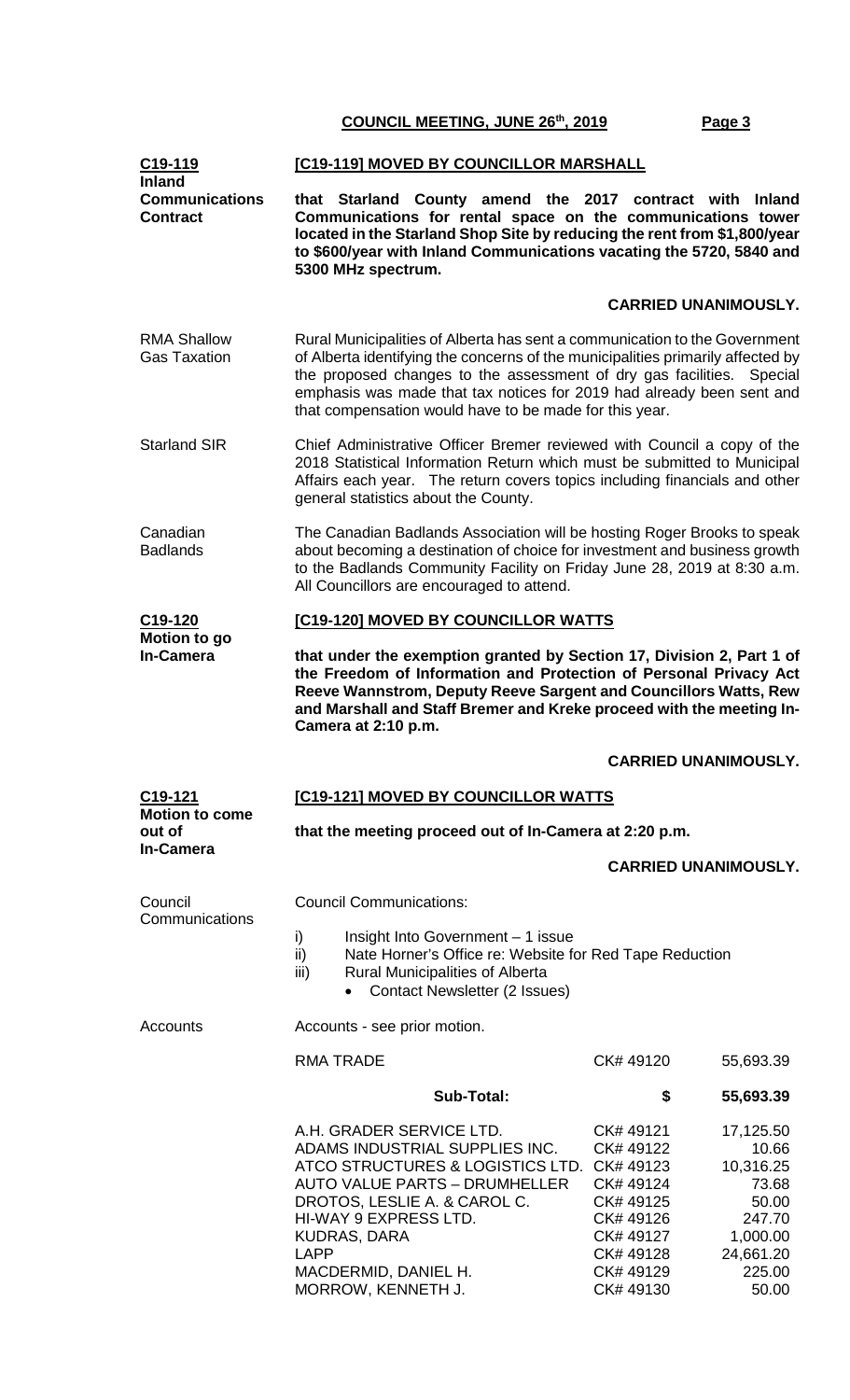| MPE ENGINEERING LTD.<br><b>PRONGHORN CONTROLS</b><br>RECEIVER GENERAL OF CANADA<br>ROADATA SERVICES LTD.<br>TELUS MOBILITY INC.<br><b>VILLAGE OF DELIA</b><br>WESTVIEW CO-OPERATIVE ASSN LTD.                                                                                                                                                                                                                                                                                                                                                                                                                                                                                                                                                                                                                                                                                                                                                                                                 | CK# 49131<br>CK# 49132<br>CK# 49133<br>CK# 49134<br>CK# 49135<br>CK# 49136<br>CK# 49137                                                                                                                                                                                                                                                                                                                                                                | 189.00<br>777.00<br>75,928.76<br>110.25<br>1,295.63<br>185.00<br>107.59                                                                                                                                                                                                                                                                                                                 |
|-----------------------------------------------------------------------------------------------------------------------------------------------------------------------------------------------------------------------------------------------------------------------------------------------------------------------------------------------------------------------------------------------------------------------------------------------------------------------------------------------------------------------------------------------------------------------------------------------------------------------------------------------------------------------------------------------------------------------------------------------------------------------------------------------------------------------------------------------------------------------------------------------------------------------------------------------------------------------------------------------|--------------------------------------------------------------------------------------------------------------------------------------------------------------------------------------------------------------------------------------------------------------------------------------------------------------------------------------------------------------------------------------------------------------------------------------------------------|-----------------------------------------------------------------------------------------------------------------------------------------------------------------------------------------------------------------------------------------------------------------------------------------------------------------------------------------------------------------------------------------|
| <b>Sub-Total:</b>                                                                                                                                                                                                                                                                                                                                                                                                                                                                                                                                                                                                                                                                                                                                                                                                                                                                                                                                                                             | \$                                                                                                                                                                                                                                                                                                                                                                                                                                                     | 132,535.22                                                                                                                                                                                                                                                                                                                                                                              |
| HAMPTON, STANLEY D.<br>I.D. APPAREL<br><b>TAQA NORTH</b>                                                                                                                                                                                                                                                                                                                                                                                                                                                                                                                                                                                                                                                                                                                                                                                                                                                                                                                                      | CK# 49138<br>CK# 49139<br>CK# 49140                                                                                                                                                                                                                                                                                                                                                                                                                    | 1,980.00<br>824.99<br>21.00                                                                                                                                                                                                                                                                                                                                                             |
| <b>Sub-Total:</b>                                                                                                                                                                                                                                                                                                                                                                                                                                                                                                                                                                                                                                                                                                                                                                                                                                                                                                                                                                             | \$                                                                                                                                                                                                                                                                                                                                                                                                                                                     | 2,825.99                                                                                                                                                                                                                                                                                                                                                                                |
| <b>GREEN, CAM</b>                                                                                                                                                                                                                                                                                                                                                                                                                                                                                                                                                                                                                                                                                                                                                                                                                                                                                                                                                                             | CK# 49141                                                                                                                                                                                                                                                                                                                                                                                                                                              | 3,836.36                                                                                                                                                                                                                                                                                                                                                                                |
| <b>Sub-Total:</b>                                                                                                                                                                                                                                                                                                                                                                                                                                                                                                                                                                                                                                                                                                                                                                                                                                                                                                                                                                             | \$                                                                                                                                                                                                                                                                                                                                                                                                                                                     | 3,836.36                                                                                                                                                                                                                                                                                                                                                                                |
| <b>GETS COLLINS AND ASSOCIATES</b><br><b>GETS COLLINS AND ASSOCIATES</b>                                                                                                                                                                                                                                                                                                                                                                                                                                                                                                                                                                                                                                                                                                                                                                                                                                                                                                                      | CK# 49142<br>CK# 49143                                                                                                                                                                                                                                                                                                                                                                                                                                 | 12,000.00<br>16,000.00                                                                                                                                                                                                                                                                                                                                                                  |
| <b>Sub-Total:</b>                                                                                                                                                                                                                                                                                                                                                                                                                                                                                                                                                                                                                                                                                                                                                                                                                                                                                                                                                                             | \$                                                                                                                                                                                                                                                                                                                                                                                                                                                     | 28,000.00                                                                                                                                                                                                                                                                                                                                                                               |
| RITCHIE BROS. AUCTIONEERS                                                                                                                                                                                                                                                                                                                                                                                                                                                                                                                                                                                                                                                                                                                                                                                                                                                                                                                                                                     | CK# 49144                                                                                                                                                                                                                                                                                                                                                                                                                                              | 20,543.25                                                                                                                                                                                                                                                                                                                                                                               |
| <b>Sub-Total:</b>                                                                                                                                                                                                                                                                                                                                                                                                                                                                                                                                                                                                                                                                                                                                                                                                                                                                                                                                                                             | \$                                                                                                                                                                                                                                                                                                                                                                                                                                                     | 20,543.25                                                                                                                                                                                                                                                                                                                                                                               |
| A.H. GRADER SERVICE LTD.<br>A&D HARPER TIRE (1979) LTD.<br>ACCU-FLO METER SERVICE LTD.<br>ADAMS INDUSTRIAL SUPPLIES INC.<br>ALTAGAS UTILITIES INC.<br>ARN'S EQUIPMENT LTD.<br><b>AUTO VALUE PARTS - DRUMHELLER</b><br>AWARE 360 LTD.<br><b>BADLANDS EVENT RENTALS</b><br><b>BARRON, FRANCIS</b><br>BARTIN PIPE AND PILING SUPPLY LTD.<br><b>BELL, ZANDRA</b><br><b>BOLT, CORA</b><br><b>BOUNTY ONSITE INC.</b><br>BREMER, SHIRLEY J.<br><b>BROWNLEE LLP</b><br>BURT, EDWIN L.<br>RECEIVER GENERAL<br>CAPITAL H20 SYSTEMS INC.<br><b>COUNTRY COOKERS</b><br><b>COUNTY OF STETTLER</b><br>DIRECTDIAL.COM<br>DRUMHELLER CHRYSLER LTD.<br>DRUMHELLER EQUIPMENT SALES<br>EAST CENTRAL GAS CO-OP LTD.<br><b>EASTSIDE VENTURES INC.</b><br><b>ENMAX</b><br><b>EQUINOX INDUSTRIES LTD.</b><br><b>FLAMAN, HEATHER</b><br>GREEN LINE HOSE & FITTINGS (AB) LTD CK# 49174<br>HEIN, NADINE<br>HENRY KROEGER REGIONAL WATER<br>HI-WAY 9 EXPRESS LTD.<br>HRDOWNLOADS INC.<br><b>IMAGE CRAFTER SIGNS INC.</b> | CK# 49145<br>CK# 49146<br>CK# 49147<br>CK# 49148<br>CK# 49149<br>CK# 49150<br>CK# 49151<br>CK# 49152<br>CK# 49153<br>CK# 49154<br>CK# 49155<br>CK# 49156<br>CK# 49157<br>CK# 49158<br>CK# 49159<br>CK# 49160<br>CK# 49161<br>CK# 49162<br>CK# 49163<br>CK# 49164<br>CK# 49165<br>CK# 49166<br>CK# 49167<br>CK# 49168<br>CK# 49169<br>CK# 49170<br>CK# 49171<br>CK# 49172<br>CK# 49173<br>CK# 49175<br>CK# 49176<br>CK# 49177<br>CK# 49178<br>CK# 49179 | 8,673.00<br>1,322.03<br>2,121.00<br>1,077.97<br>737.40<br>186.50<br>1,233.09<br>1,186.50<br>454.02<br>783.50<br>4,469.85<br>439.43<br>79.25<br>11,655.00<br>122.34<br>2,045.58<br>150.00<br>2,040.00<br>233.73<br>1,915.20<br>472.50<br>259.35<br>340.56<br>13.48<br>238.80<br>20,135.09<br>9,175.14<br>2,245.95<br>100.00<br>612.92<br>45.63<br>211.07<br>344.16<br>1,673.70<br>138.60 |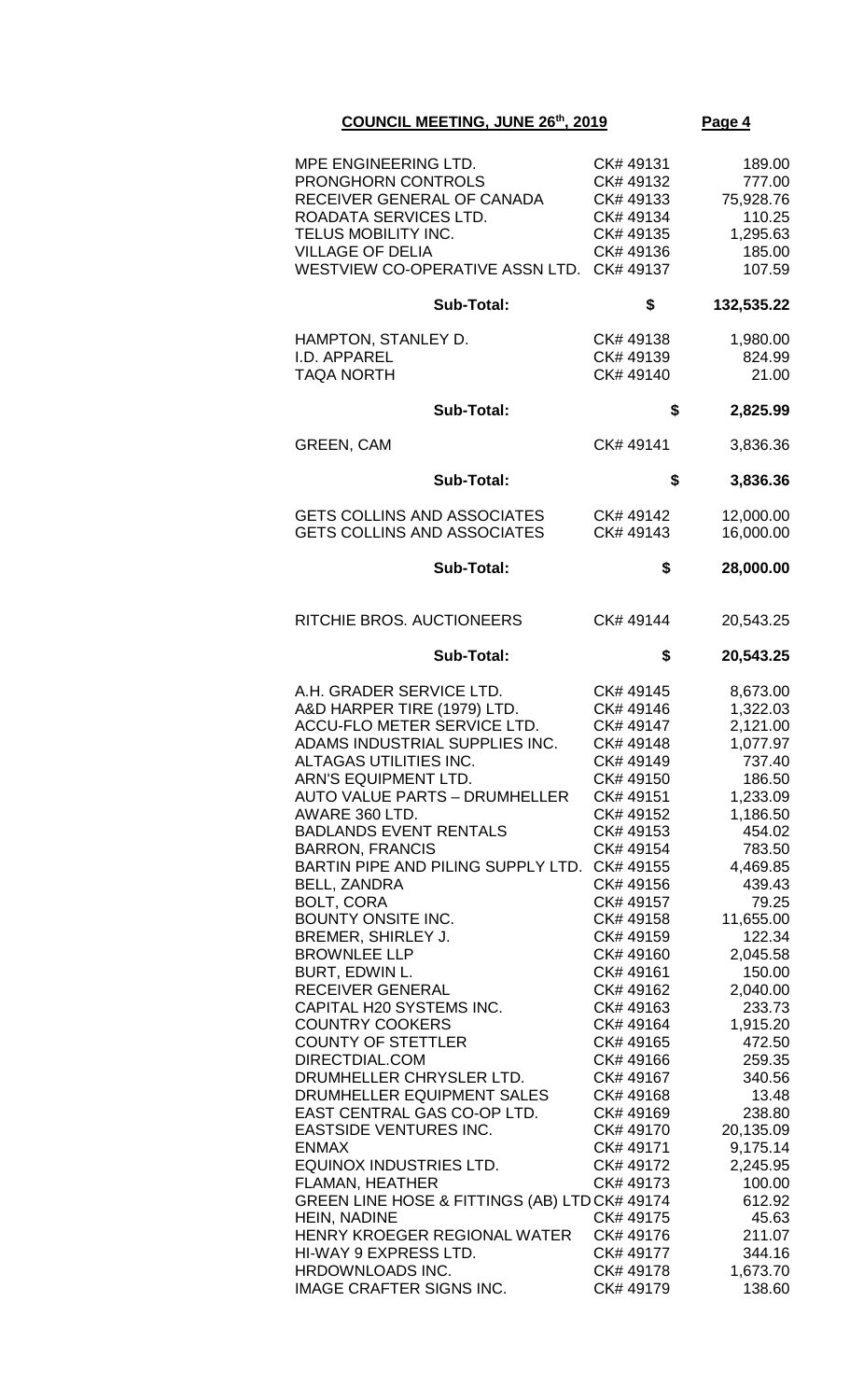| <b>KAIZEN LAB</b>                                                         | CK#49180  | 1,313.29            |
|---------------------------------------------------------------------------|-----------|---------------------|
| <b>KNEEHILL COUNTY</b>                                                    | CK# 49181 | 2,538.85            |
| KORTECH CALCIUM SERVICES LTD.                                             | CK# 49182 | 112,427.08          |
| <b>KREKE, MATTHEW</b>                                                     | CK#49183  | 1,000.00            |
| <b>KUDRAS, DARA</b>                                                       | CK# 49184 | 272.69              |
| <b>LAPP</b>                                                               | CK# 49185 | 24,661.20           |
| <b>MARSHALL, MURRAY</b>                                                   | CK# 49186 | 298.80              |
| MONTGOMERY, KELLY                                                         | CK# 49187 | 125.00              |
| MPE ENGINEERING LTD.                                                      | CK# 49188 | 283.50              |
| <b>NETAGO</b>                                                             | CK# 49189 | 319.95              |
| NEU MUEHL HUTTERIAN BRETHREN                                              | CK#49190  | 425.00              |
| NEW WEST FREIGHTLINER INC-RD                                              | CK# 49191 | 507.90              |
| <b>OASIS CARWASH &amp; CONVENIENCE</b>                                    | CK# 49192 | 19.78               |
| OLD MACDONALD KENNELS                                                     | CK#49193  | 589.05              |
| P.S.I. FLUID POWER LTD.                                                   | CK# 49194 | 2,303.70            |
| PERLEY, JESSICA L                                                         | CK# 49195 | 24.23               |
| PETTY CASH                                                                | CK# 49196 | 256.59              |
| PIONEER RESEARCH CORPORATION                                              | CK# 49197 | 8,555.72            |
| <b>PITNEYWORKS</b>                                                        | CK# 49198 | 4,000.00            |
| <b>PRONGHORN CONTROLS</b>                                                 | CK#49199  | 1,228.15            |
| <b>R&amp;D PITMAN</b>                                                     | CK# 49200 | 300.00              |
| REACT FIRST AID & SAFETY SERVICES CK# 49201<br>RECEIVER GENERAL OF CANADA | CK# 49202 | 567.00<br>75,107.01 |
| REW, JOHN                                                                 | CK# 49203 | 297.85              |
| <b>RMA FUEL</b>                                                           | CK# 49204 | 43,517.36           |
| <b>SARGENT, ROBERT</b>                                                    | CK# 49205 | 1,822.10            |
| SHRED-IT INTERNATIONAL ULC                                                | CK# 49206 | 258.79              |
| SINCLAIR PLUMBING & HEATING LTD.                                          | CK# 49207 | 1,593.80            |
| SPARTAN CONTROLS LTD.                                                     | CK# 49208 | 204.12              |
| STEWART, KIM                                                              | CK# 49209 | 130.00              |
| TANAS CONCRETE INDUSTRIES LTD.                                            | CK# 49210 | 1,541.86            |
| TELUS COMMUNICATIONS INC.                                                 | CK# 49211 | 434.44              |
| TELUS MOBILITY INC.                                                       | CK# 49212 | 210.25              |
| <b>TROCHU MOTORS LTD.</b>                                                 | CK# 49213 | 562.61              |
| <b>UNIFIED ALLOYS</b>                                                     | CK#49214  | 769.28              |
| WANNSTROM, STEVE                                                          | CK# 49215 | 4,503.35            |
| <b>WATER PURE &amp; SIMPLE</b>                                            | CK# 49216 | 72.00               |
| <b>WATTS, JACKIE</b>                                                      | CK# 49217 | 286.93              |
| WESTERGARD MOTORS DRUMHELLER CK# 49218<br>WESTERN CHEVROLET BUICK GMC     | CK#49219  | 37.65<br>155.80     |
| WESTVIEW CO-OPERATIVE ASSN LTD.                                           | CK# 49220 | 1,523.25            |
| WOLF, TRACY                                                               | CK# 49221 | 1,305.00            |
| WOLF, TRACY & MONTGOMERY, CINDY CK# 49222<br><b>WOLSELEY WATERWORKS</b>   | CK# 49223 | 1,803.00<br>516.44  |
| <b>WSH LABS (1992) LTD.</b>                                               | CK# 49224 | 2,646.00            |
| 1325856 ALBERTA LTD.                                                      | CK# 49225 | 381.80              |
| <b>3MC STOCK FARMS LTD.</b>                                               | CK# 49226 | 50.00               |
|                                                                           |           |                     |

 **Sub-Total: \$ 378,680.51**

 **TOTAL: \$ 621,932.72**

### **[C19-122] MOVED DEPUTY REEVE SARGENT**

**C19-122 Adjournment**

**that the meeting be adjourned at 2:30 p.m.**

**CARRIED UNANIMOUSLY.**

*The next meeting of the Council of Starland County is to be held on Wednesday, July 10th, 2019, in the Administration Building, Morrin, Alberta, commencing at 9:00 a.m.*